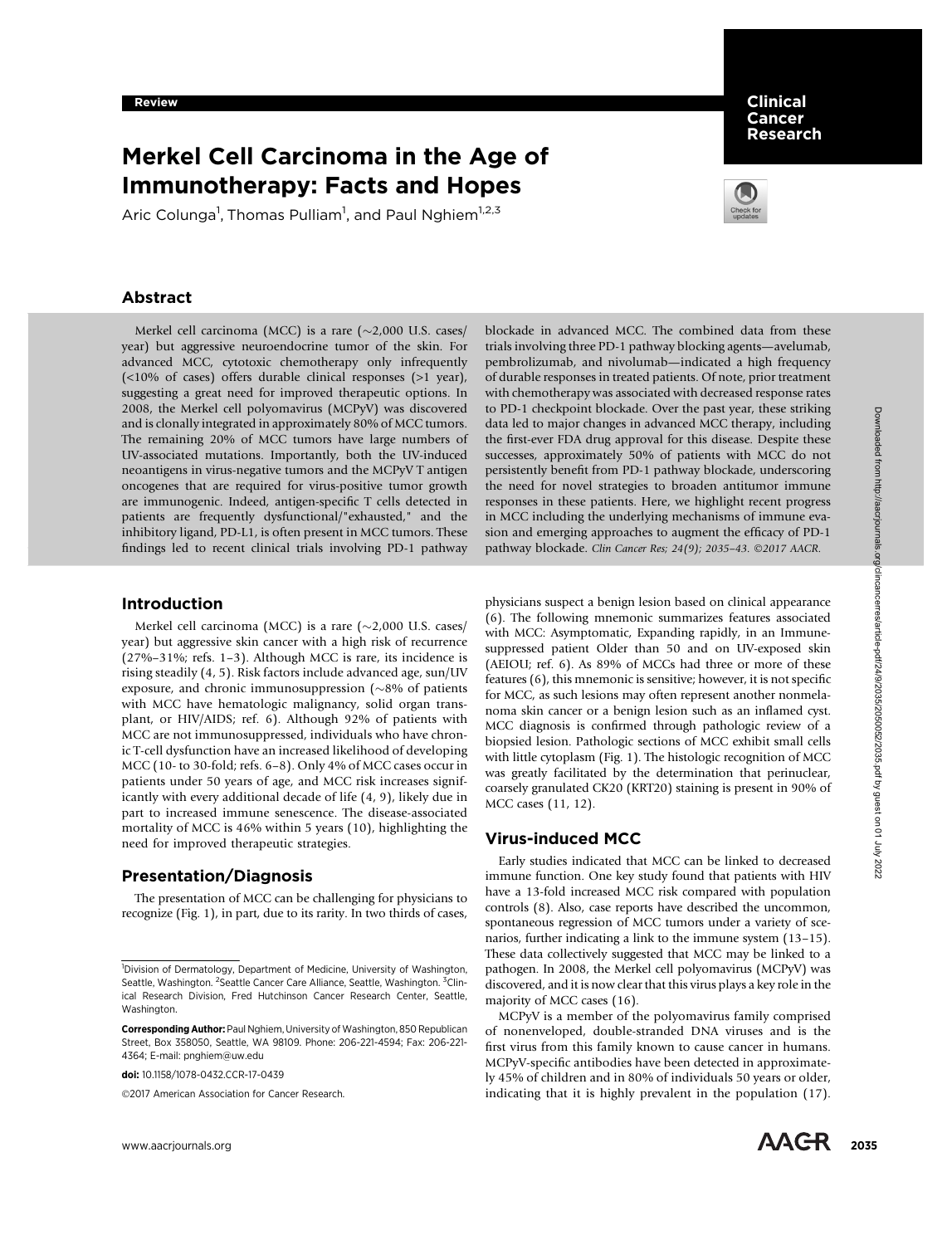

#### Figure 1.

Clinical and histologic appearance of MCC. Left, clinical appearance of an MCC arising on the left cheek of a 55-year-old man. The tumor was red, firm, nontender, and rapidly growing on sun-exposed skin. The differential diagnosis would include other types of nonmelanoma skin cancer. Center, intradermal tumor with pleiomorphic cells with large nuclei and scant cytoplasm. Right, cytokeratin 20 (CK20) IHC staining exhibits the characteristic perinuclear expression of CK20, a highly diagnostic finding for MCC.

Interestingly, despite this high prevalence, MCPyV has not been shown to cause any disease other than when it very rarely leads to MCC. We now understand key aspects of the mystery of how a virus with an extremely high incidence leads to a cancer that is very rare.

MCPyV-related oncogenesis requires two separate events likely accounting for its rarity: (i) The circular double-stranded genome must be linearized and integrated into the host genome, perhaps after a DNA-damaging event (MCPyV-positive tumors frequently occur on sun-exposed skin), and (ii) the virus must be mutated, with loss of expression of the C-terminus of the large T (LT) antigen that is required for viral DNA replication (Fig. 2). Virus-induced MCC is driven, in part, by expression of truncated large T antigen that binds to and inactivates the tumor suppressor Rb (RB1; Fig. 2; ref. 18), promoting cell-cycle progression and uncontrolled proliferation (19, 20). Small T (sT) inhibits the proteasomal degradation of large T (21) as well as the oncoprotein cMyc (MYC) and cyclin E (CCNE1; ref. 21). Both large T and small T have been demonstrated to drive transformation in mammalian cells in vitro (18, 20, 22); however, numerous attempts to generate mouse models of MCC at best only partially emulate the disease in adult animals (23–25). These data indicate that additional, as yet undetermined factors are required for induction of MCPyV-associated MCC. Although several groups have successfully generated xenografts using MCC cell lines and postoperative tumor tissue, engraftment can be done only in NOD SCID IL2Rgamma<sup> $-/-$ </sup> (NSG) mice, which have a severely impaired immune system. These xenograft models mimic the gross pathologic features of the corresponding patient's tumor but fail to recapitulate the tumor–immune interactions that are now understood to greatly affect patient outcomes. In vitro experiments have demonstrated that ongoing expression of MCPyV oncoproteins is required for survival of virus-positive MCC cells (26–28). These persistently expressed non–self-antigens can potently elicit host immune recognition, and the limited size of MCPyV T antigens (<400 amino acids) has facilitated immune studies of MCPyV-specific T-cell responses (29–32).

# Antibodies to MCPyV T Antigen Correlate with Tumor Burden

The robust response to MCPyV-positive tumors can include both T-cell and humoral components (33–35). At the time of diagnosis, approximately half of MCC patients make antibodies to MCPyV oncoproteins. Knowing a patient's serostatus (MCPyV positive or negative) can be helpful for his or her subsequent care. The prognosis of seronegative patients is less favorable (42% higher risk of recurrence than seropositive patients; refs. 35, 36), and thus, these patients need to be followed closely with scans (36). For seropositive patients, antibody titers correlate with tumor burden (33, 34), and a rising titer is an early indicator of disease recurrence (33). These findings have recently been validated in a large prospective cohort (36), and the test is now included in the 2018 National Comprehensive Cancer Network (NCCN) guidelines for MCC (37). Effective surveillance is relevant to patient care because if disease recurrence is discovered early (when tumor burden is lower), immunotherapy may be more effective (38).

## UV-induced MCC

Some MCC tumors have no MCPyV detectable by either DNA-PCR or IHC, which raised the question of whether virus-negative MCC exists or whether viral detection techniques were insufficient (39). Recent studies have demonstrated that MCPyV-negative MCC tumors do indeed exist, with variable incidence around the world  $(\sim 20\%$  in United States/Europe vs. 76% in Australia; see Fig. 2; refs. 40–43). Strikingly, virus-negative MCC is among the most mutated of all solid tumors, including melanoma and non–small cell lung cancer (40–42). These mutations are mostly UV signature mutations (40–42). The high mutational burden (187–4,707 somatic single-nucleotide variants per exome) in MCC correlates to frequent amino acid changes and large numbers of UV-induced neoantigens (42). The most common mutations found in MCPyV-negative MCC are in p53 (TP53; 75% of cases) and Rb (67% of cases), commonly resulting in loss of functional protein expression (42). However, activating mutations also comprise a large proportion of the  $p53$  mutations detected (45% of p53 mutations in MCC; ref. 42).

# Chemotherapy: The Previous Standard of Care

Definitive treatment of primary MCC includes surgery and/or radiation. This has been quite well established, and the consensus is summarized in the 2018 NCCN guidelines (37). Historically, chemotherapy was the preferred treatment option for advanced MCC despite a lack of data rigorously assessing its benefit in this setting. Recently, several careful retrospective studies have been carried out in the United States and Europe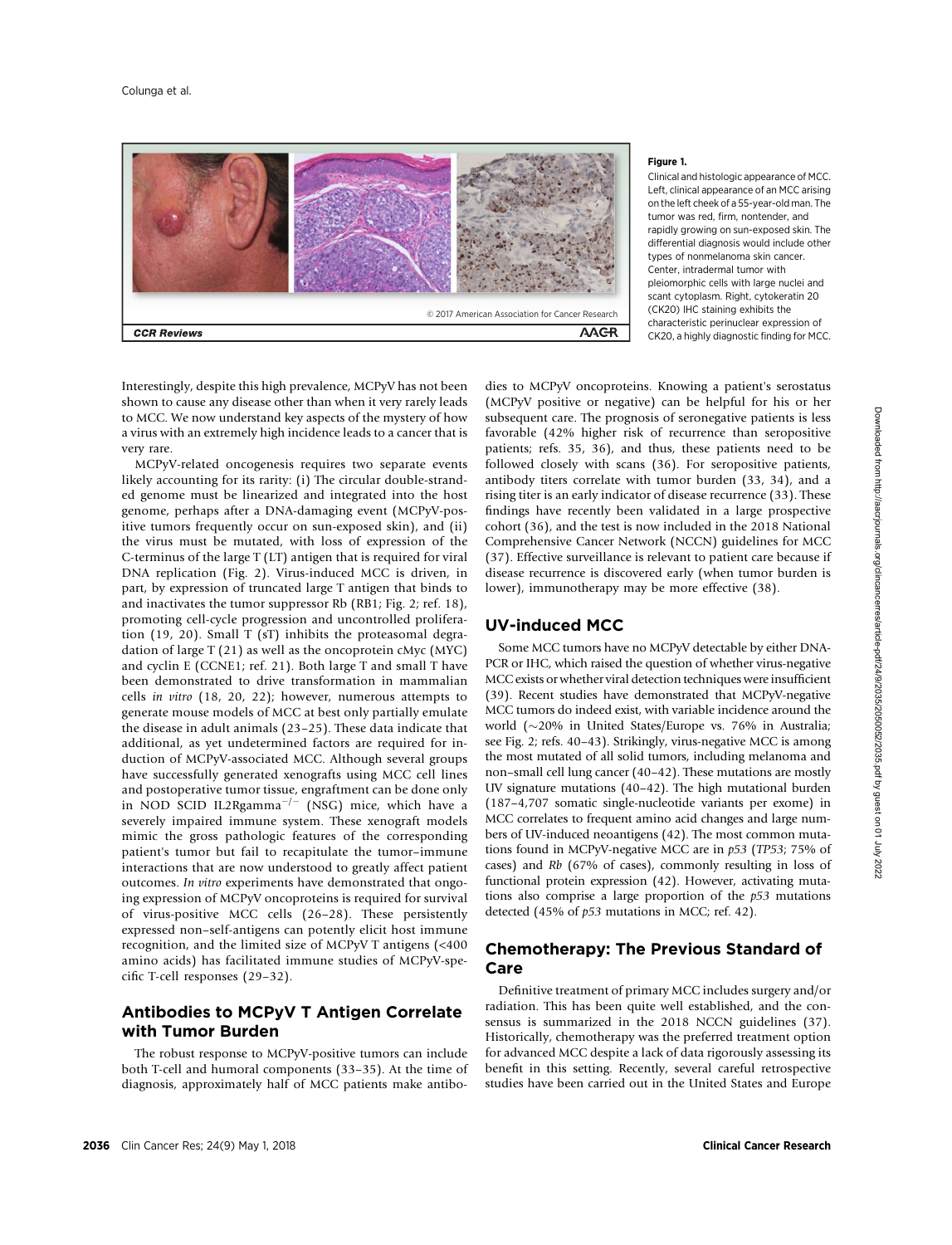

#### Figure 2.

Comparison of virus-positive and virus-negative MCC tumors. This schematic depicts the two major causes of MCC, their prevalence, differences in their potential immune targets, and frequencies of response to immune therapy. Top, differences in MCC prevalence—United States (U.S.)/ Europe versus Australia. Left, virusinduced tumorigenesis—the highly prevalent MCPyV is often found on normal skin. Rarely, MCPyV will integrate into the host genome, and through a separate rare event, large T will become truncated (tLT; depicted by red Xs) prior its C-terminal. Expression of the sT and tLT viral oncogenes is tumorigenic through multiple pathways including inhibition of wild-type cellular Rb (see text). Right, UV-induced tumorigenesis—sun exposure results in the generation of many UV signature mutations  $(C \rightarrow T)$ mutations). The most common of which are in  $Rb$  and  $p53$ . Rb is frequently found to be inactivated in UV-induced MCC tumors (67%). Mutation of p53 includes both activating and inactivating mutations (16, 18–21, 40–43, 71–75).

that document chemotherapy response rates and their durability (summarized in Table 1). A U.S. academic center–based study of 62 patients with distant metastatic MCC showed a firstline chemotherapy objective response rate (ORR) of 55%; however, the median progression-free survival (PFS) was only 94 days after chemotherapy initiation, and the median overall survival was 9.5 months (44). Second-line chemotherapy was even less favorable, with an ORR of 23% and a median PFS of

#### Table 1. Selected data for chemotherapy and anti-PD1/PD-L1 in MCC

|                          | Chemotherapy                                                      | Nivolumab              | Avelumab            | Pembrolizumab      |                   |
|--------------------------|-------------------------------------------------------------------|------------------------|---------------------|--------------------|-------------------|
| Line                     | 1st line                                                          | 2nd line               | >1st line           | >2nd line          | 1st line          |
| Cohort size              | $62 - 67$                                                         | $20 - 30$              |                     | 88                 | 25                |
| Agent                    | Etoposide and platinum-based agent <sup>b</sup>                   | Topotecan <sup>b</sup> | Anti-PD-1           | Anti-PD-L1         | Anti-PD-1         |
| <b>ORR</b>               | 31%-55%                                                           | $9\% - 23\%$           | 68%                 | 32%                | 56%               |
| 9-month PFS <sup>a</sup> | 15%-26%                                                           | $0\% - 3\%$            | N/A <sup>c</sup>    | 33%                | 56%               |
| Publications             | Becker, 2017 <sup>d</sup> (46); Cowey, 2017 (45); Iyer, 2016 (44) |                        | Topalian, 2017 (52) | Kaufman, 2016 (54) | Nghiem, 2016 (50) |

aValues estimated from charts.

**b**Most commonly used agents.

<sup>c</sup>9-Month PFS is not yet available; however, 3-month median PFS is 82%.

dData for second-line chemotherapy only.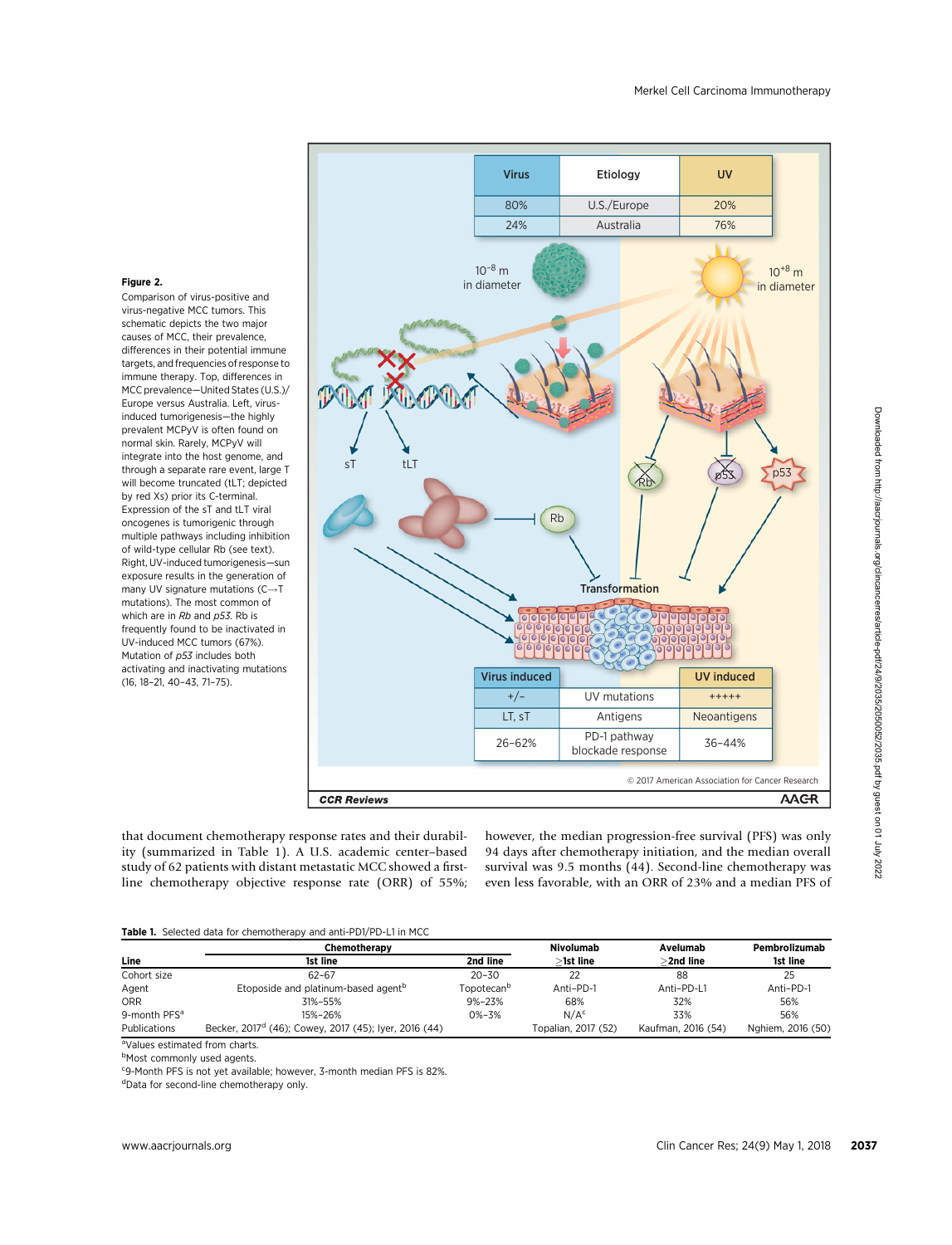61 days (44). An independent study of 67 patients with metastatic MCC in the US Oncology Network also assessed responses to first- and second-line chemotherapy (45). This study found a first-line chemotherapy ORR of only 31%, with a median PFS of 4.6 months. Patients on their second or later line of chemotherapy had an ORR of 20% and a median PFS of 2.1 months (45). In a cohort of 34 patients from Europe whose disease had progressed following at least one line of chemotherapy, the patients' next line of chemotherapy had only a 9% ORR and a median duration of response of 1.9 months (46). These studies indicate that although MCC has a relatively high response rate to chemotherapy in the first line, responses are typically short-lived and resistance develops quickly. Multiple mechanisms are likely involved with the disappointing longterm benefit of chemotherapy in MCC. These may include its immunosuppressive effects in the setting of this immunogenic cancer as well as established mechanisms such as resistance to apoptosis (47).

#### Immunotherapy: A New Standard of Care

Over the last decade, several lines of evidence have suggested that immune status is linked to clinical outcomes in MCC, indicating that augmenting cell-mediated immunity could be beneficial. An early study focusing on tumor-infiltrating lymphocytes found that patients with robust  $CD8<sup>+</sup>$  lymphocyte infiltration into MCC tumors had 100% MCC-specific survival compared with 60% survival in those with little or no  $CD8<sup>+</sup>$ infiltration (48). These data indicated that infiltration by CD8 T cells had profound prognostic value and that augmenting immune function could benefit patients with MCPyV-driven MCC. The specificity of  $CD8<sup>+</sup>$  lymphocytes was then studied, and MCPyV oncoprotein–specific cells were found to be present in MCC patient blood and enriched in patients' tumors (29, 30). Importantly, signs of dysfunction were evident in MCPyV-specific  $CD8<sup>+</sup>$  T cells from patients, as they expressed both PD-1 (PDCD1) and Tim3 (HAVCR2), the combination of which suggests functional exhaustion (29). When the tumor microenvironment was investigated, 49% of 49 tumors contained PD-L1 (CD274, typically expressed on antigen-presenting cells) and expression tended to correlate with the presence of intratumoral lymphocytes (49). In aggregate, these findings made a compelling case for testing PD-1 pathway blockade in MCC.

To date, three antibodies targeting the PD-1 axis have been studied in MCC, with all three showing substantial response rates and impressive durability of responses (summarized in Table 1). Although the numbers of patients studied are small compared with other more prevalent cancer types, these early trials have demonstrated frequent therapeutic durability, whereas there was previously little hope for patients with advanced MCC. A National Cancer Institute–sponsored clinical trial studied pembrolizumab (anti–PD-1) in 25 patients with advanced MCC who had not received prior systemic therapy. The investigators found an ORR to pembrolizumab of 56% including a 16% complete response rate. Of the 14 responsive patients, the response duration ranged from at least 2.2 months to at least 9.7 months. Overall, the trial had an estimated PFS of 67% at 6 months. Pembrolizumab was effective in both virus-negative and virus-positive tumors (ORR of 62% and 44% respectively, not significantly different; ref. 50). The early results of this trial led to pembrolizumab being listed as a treatment option for advanced disease in the 2017 NCCN guidelines for MCC (51).

An international, single arm, open-label trial of nivolumab (anti–PD-1) included both patients who had and who had not received prior chemotherapy (36% and 64%, respectively). In this study, 15 of 22 patients (68%) had objective responses, and PFS at 3 months was 82% with the trial still ongoing (52).

A large international clinical trial studied avelumab (anti– PD-L1) in 88 patients with distant metastatic disease who had previously received at least one line of chemotherapy. This trial found an ORR of 33%, with a complete response rate of 11%. At 6 months, PFS was 40%, and the estimated PFS at 1 year was 30%. As with pembrolizumab, avelumab was found to be effective in both virus-positive and virus-negative tumors (ORR of 26% and 35%, respectively, not significantly different; refs. 53, 54). In March 2017, these remarkable data in chemotherapy-refractory MCC led to the first-ever FDA approval of a drug for this cancer. Avelumab was granted accelerated approval in advanced MCC in patients at least 12 years of age whether or not they have previously received chemotherapy (55).

Now that avelumab has been approved for treatment of advanced MCC, an important question remains: namely, whether treatment with PD-1 pathway blockade in the adjuvant setting is appropriate and/or beneficial for treatment of this aggressive disease. As with other cancer treatments in general, catching and treating the tumor early correlates with improved prognosis. This possibility, in the context of PD-1 pathway blockade in primary MCC, will be addressed by two (one of which is double blinded and randomized) clinical trials that are now recruiting (Table 2).

Anti–PD-1 checkpoint blockade therapies have proven to be well tolerated in a majority of patients. However, altering the balance of immune homeostasis can induce autoimmunity that results in grade 3 or grade 4 toxicity in 10% to 22% of cases (56, 57). As such, informed consent of patients is critical, particularly because immune-related adverse events (irAE) are typically idiosyncratic, making their early recognition and treatment challenging.

Importantly, the unique therapeutic benefits of these agents raise the question of whether they are indicated in patients who have a known autoimmune condition or previous irAE to ipilimumab. Indeed, patients with MCC exhibit higher numbers of autoimmune conditions than the population at large. Treatment of autoimmune disease is a major known iatrogenic cause of chronic, severe immune suppression that can increase the risk of multiple cancer types, including MCC (58). A recent retrospective analysis of 52 melanoma patients with prior autoimmune disease treated with PD-1 pathway blockade found comparable ORRs (33%) to those observed in clinical trials that have excluded patients with autoimmunity (59). Although 20 (38%) patients had a flare of autoimmune disease and another 15 (29%) developed other irAEs, only eight patients exhibited grade 3 toxicity of a preexisting autoimmune process or irAE, and just two patients permanently discontinued treatment. A separate study of 67 patients who had prior major ipilimumab toxicities exhibited a 40% ORR with PD-1 blockade (59). In this cohort, 25 (37%) patients experienced recurrence of ipilimumab-induced irAEs or developed new/ different irAEs. Although 14 (21%) patients exhibited grade 3 to 4 irAEs, only eight (21%) patients discontinued therapy. In both of these cohorts, a majority of the immune toxicities could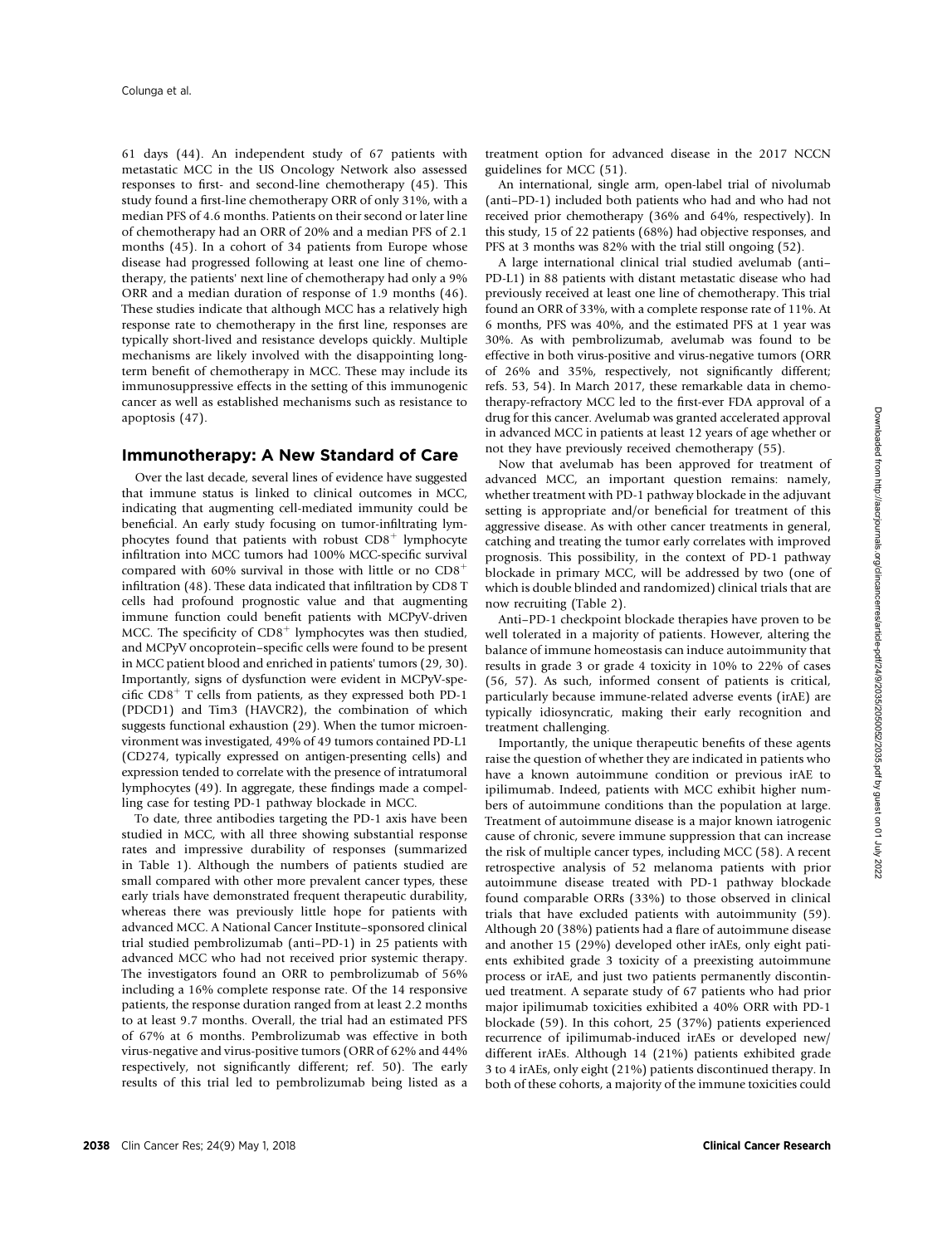## Table 2. Selected immune therapy clinical trials for Merkel cell carcinoma

| NCT identifier                             | <b>Trial arms</b>                                                                                                                                                                                             | Recruitment<br>status<br>Phase                                         |      | <b>Targeted</b><br>enrollment | <b>Comments</b>                                                                                                                                                                                                                                                                                                                                                                                                                                                                                                | <b>Publications</b>         |
|--------------------------------------------|---------------------------------------------------------------------------------------------------------------------------------------------------------------------------------------------------------------|------------------------------------------------------------------------|------|-------------------------------|----------------------------------------------------------------------------------------------------------------------------------------------------------------------------------------------------------------------------------------------------------------------------------------------------------------------------------------------------------------------------------------------------------------------------------------------------------------------------------------------------------------|-----------------------------|
| Anti-PD-1/PD-L1 monotherapy<br>NCT02155647 | Avelumab as >2nd line                                                                                                                                                                                         | 88<br>$\mathbf{II}$<br>28 of 88 chemotherapy-refractory<br>Active, not |      | Kaufman, 2016                 |                                                                                                                                                                                                                                                                                                                                                                                                                                                                                                                |                             |
|                                            |                                                                                                                                                                                                               | recruiting                                                             |      |                               | patients achieved a response including<br>eight complete responses (ORR $=$ 32%)                                                                                                                                                                                                                                                                                                                                                                                                                               | (54)                        |
| NCT02155647                                | Avelumab as 1st line                                                                                                                                                                                          | Recruiting                                                             | Ш    | 112                           | Preliminary results show an objective<br>response in 11 of 16 patients<br>$(ORR = 69%)$                                                                                                                                                                                                                                                                                                                                                                                                                        | D'Angelo, 2017<br>(76)      |
| NCT02267603                                | Pembrolizumab as 1st line                                                                                                                                                                                     | Active, not<br>recruiting                                              | Ш    | 50                            | Four of 25 patients evaluated had a<br>complete response and 10/25 had a<br>partial response (ORR $=$ 56%)                                                                                                                                                                                                                                                                                                                                                                                                     | Nghiem, 2016<br>(50)        |
| NCT02488759                                | Nivolumab as 1st or $\geq$ 2nd line                                                                                                                                                                           | Active, not<br>recruiting                                              | 1/11 | 25                            | 22 patients initially evaluated on<br>Topalian, 2017<br>nivolumab alone, 12 had a partial<br>(52)<br>response, and three had a complete                                                                                                                                                                                                                                                                                                                                                                        |                             |
| NCT02196961                                | Avelumab as adjuvant versus<br>observation following<br>resection                                                                                                                                             | Recruiting                                                             | Ш    | 113                           | response (ORR $= 68\%)$<br>Only in Europe <sup>a</sup>                                                                                                                                                                                                                                                                                                                                                                                                                                                         |                             |
| NCT03271372                                | Avelumab as adjuvant 1st line                                                                                                                                                                                 | Recruiting                                                             | Ш    | 100                           | Stage III/IIIB nodal disease, randomized,<br>double blinded                                                                                                                                                                                                                                                                                                                                                                                                                                                    |                             |
|                                            | Checkpoint blockade combination therapy                                                                                                                                                                       |                                                                        |      |                               |                                                                                                                                                                                                                                                                                                                                                                                                                                                                                                                |                             |
| NCT02488759                                | Nivolumab $\pm$ anti-LAG3<br>(BMS-9861016) $\pm$<br>ipilimumab (many arms)                                                                                                                                    | Recruiting                                                             | 1/11 | 500                           | Cohort of patients with virus-associated<br>cancers                                                                                                                                                                                                                                                                                                                                                                                                                                                            |                             |
| NCT03071406                                | Ipilimumab + nivolumab<br>versus ipilimumab +<br>$nivolumab + stereotactic$<br>body radiation therapy                                                                                                         | Recruiting                                                             | Ш    | 50                            |                                                                                                                                                                                                                                                                                                                                                                                                                                                                                                                |                             |
|                                            | nnate immunity agents and cytokines                                                                                                                                                                           |                                                                        |      |                               |                                                                                                                                                                                                                                                                                                                                                                                                                                                                                                                |                             |
| NCT02035657                                | TLR-4 agonist, GLA-SE                                                                                                                                                                                         | Completed                                                              |      | 10                            | Two of three patients with local nodal<br>disease had a complete response, and<br>two of seven patients with distant<br>metastatic disease had stable disease                                                                                                                                                                                                                                                                                                                                                  | Bhatia, 2016<br>(60)        |
| NCT01440816                                | IL12-EP                                                                                                                                                                                                       | Completed                                                              | Ш    | 15                            | Four of 15 patients treated with IL12 had<br>an objective response                                                                                                                                                                                                                                                                                                                                                                                                                                             | <b>Bhatia, 2015</b><br>(61) |
| Cell-based therapies                       |                                                                                                                                                                                                               |                                                                        |      |                               |                                                                                                                                                                                                                                                                                                                                                                                                                                                                                                                |                             |
| NCT02584829                                | Autologous MCPyV-specific<br>$CDS$ cells $+$ avelumab $+$<br>MHC upregulation versus<br>avelumab $+$ MHC<br>upregulation                                                                                      | Recruiting                                                             | 1/11 | 20                            | Paulson, 2017<br>Four of four patients had responses with<br>(66)<br>3/4 complete responses                                                                                                                                                                                                                                                                                                                                                                                                                    |                             |
| NCT02465957                                | NK cells (activated NK-92) $+$<br>ALT-803 (modified IL15)                                                                                                                                                     | Closed                                                                 | Ш    | 24                            | Bhatia, 2016<br>Initial three patients showed no major<br>toxicities, and at least one patient<br>(64)<br>had a response                                                                                                                                                                                                                                                                                                                                                                                       |                             |
| Oncolytic virus therapies                  |                                                                                                                                                                                                               | Recruiting                                                             |      | 34                            |                                                                                                                                                                                                                                                                                                                                                                                                                                                                                                                |                             |
| NCT02819843                                | T-VEC versus T-VEC +<br>hypofractionated<br>radiotherapy                                                                                                                                                      |                                                                        | Ш    |                               | Cohort of melanoma and MCC                                                                                                                                                                                                                                                                                                                                                                                                                                                                                     |                             |
| NCT02978625                                | $T-VEC + nivolumab$                                                                                                                                                                                           | Not yet<br>recruiting                                                  | Ш    | 68                            | Cohort of refractory lymphomas and<br>refractory nonmelanoma skin cancers                                                                                                                                                                                                                                                                                                                                                                                                                                      |                             |
| NCT03167164                                | Biomarker-guided combination therapy<br>Avelumab, bevacizumab,                                                                                                                                                | Not yet                                                                | 1/11 | 67                            | Treatment customized on the basis of                                                                                                                                                                                                                                                                                                                                                                                                                                                                           |                             |
|                                            | capecitabine, cisplatin,<br>cyclophosphamide, 5-<br>fluorouracil, leucovorin,<br>nab-paclitaxel, omega-<br>3-acid ethyl esters,<br>stereotactic body radiation<br>therapy, ALT-803, NK-92<br>(many arms)      | recruiting                                                             |      |                               | tumor-specific characteristics                                                                                                                                                                                                                                                                                                                                                                                                                                                                                 |                             |
|                                            | superagonist complex; bevacizumab = anti-VEGF; T-VEC = talimogene laherparepvec, an engineered herpes oncolytic virus.<br><sup>a</sup> Unless otherwise noted, trials include sites within the United States. |                                                                        |      |                               | NOTE: Therapies in the order listed in table: avelumab = anti-PD-L1 (IgG1); pembrolizumab = anti-PD-1 (IgG4); nivolumab = anti-PD-1 (IgG4); ipilimumab = anti-<br>CTLA-4; GLA-SE = glucopyranosyl lipid A in stable emulsion, a TLR-4 agonist; F16-IL = anti-tenascin C mAb–IL2 fusion protein; IL12-EP = IL12 plasmid administered<br>with electroporation; MHC upregulation via radiation or intratumoral IFNß administration; NK-92 = activated, irradiated, allogenic natural killer cells; ALT-803 = IL15 |                             |
|                                            | be controlled by symptom management, oral steroids, and/or<br>steroid sparing agents (>80% of all irAEs observed). Taken as a<br>whole, this study indicates that, after appropriate informed                 |                                                                        |      |                               | consent discussions with the patient, PD-1 pathway blockade<br>may be considered despite the presence of prior autoimmune<br>disease or ipilimumab-induced irAEs (59).                                                                                                                                                                                                                                                                                                                                         |                             |
| www.aacrjournals.org                       |                                                                                                                                                                                                               |                                                                        |      |                               | Clin Cancer Res; 24(9) May 1, 2018                                                                                                                                                                                                                                                                                                                                                                                                                                                                             |                             |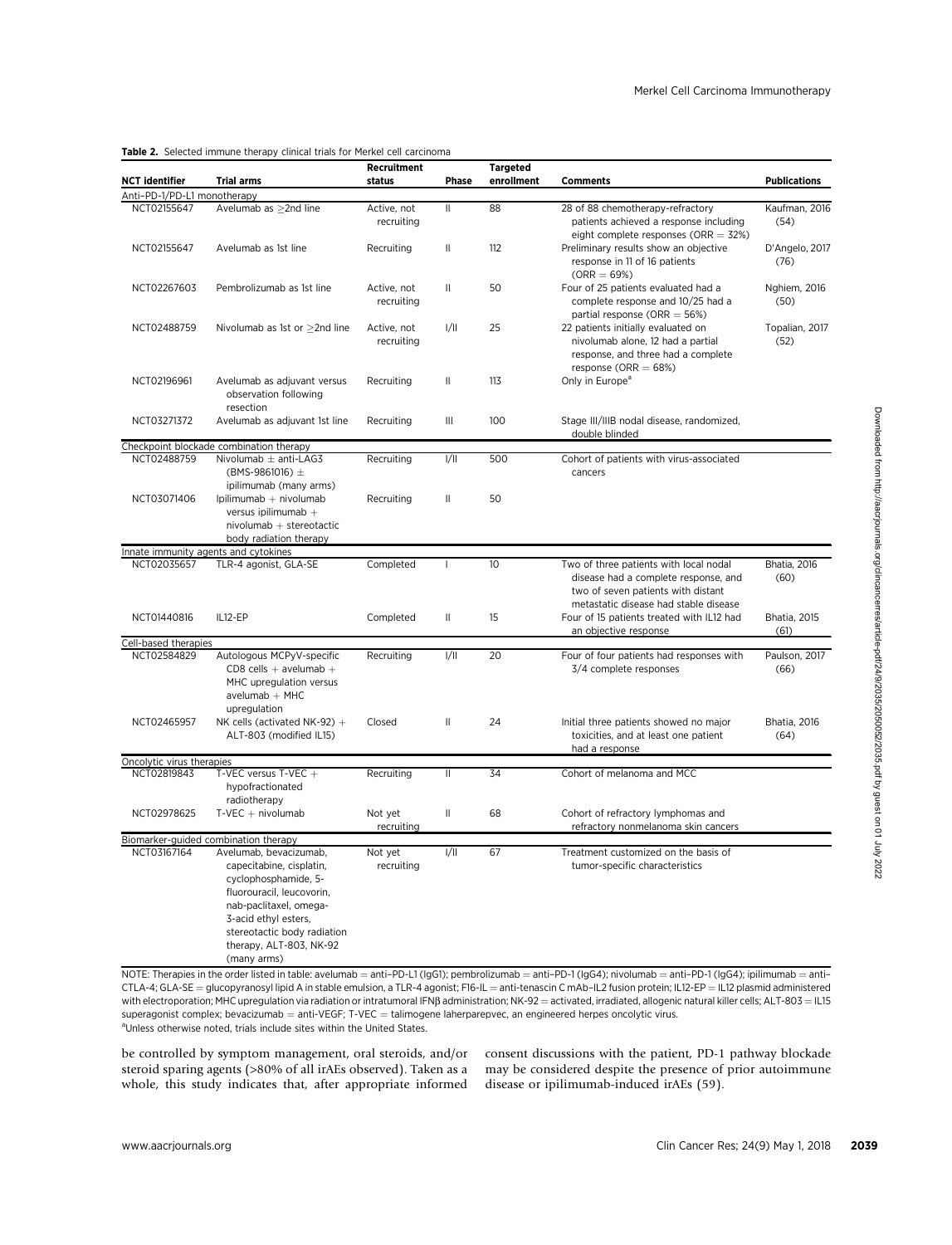## New Immunotherapy Trials: A Diverse Pipeline

Despite the greatly improved durable responses observed through PD-1 checkpoint blockade therapy compared with chemotherapy, major challenges remain in systemic therapy for MCC in that nearly half of patients do not derive durable benefit from these drugs. To address this issue, numerous clinical trials are underway for MCC, at least nine of which involve immune therapy (Table 2). These trials involve four general strategies that will be summarized below: (i) "removing an additional brake" (i.e., CTLA-4) on the immune system, (ii) "stepping on the gas" by using innate or other immune agonists, (iii) "adding more troops" by infusing more of the relevant cells into the patient, and (iv) "weaponizing viruses" that can specifically target and kill cancer cells while preserving normal tissues.

Activated T cells express CTLA-4 (CTLA4) that suppresses their function after CTLA-4 binds its cognate receptor (CD80/CD86) on an antigen-presenting cell. In this way, CTLA-4 acts as a central type of immunologic "brake." Anti–CTLA-4 antibody (ipilimumab) blocks this binding and allows the T cell to remain in a more active state. Ipilimumab efficacy in MCC is now being determined in clinical trials (Table 2). One trial enrolling patients in Germany will assess the safety and efficacy of ipilimumab or avelumab in the adjuvant setting following surgical resection of local MCC in comparison with resection alone. The ipilimumab arm of this trial has recently closed, whereas the arm investigating avelumab in the adjuvant setting is currently enrolling. In patients where PD-1 pathway blockade is ineffective, one hypothesis is that further augmentation of the immune response is required, possibly via CTLA-4. In a U.S.-based trial, 50 patients with metastatic MCC are being enrolled to test the safety and efficacy of the combination of nivolumab (anti–PD-1) and ipilimumab with and without stereotactic body radiation that can debulk the tumor and may induce immunogenic cell death. The combination of ipilimumab with PD-1 pathway blockade is also being performed in melanoma, and safety data from these trials would be expected to be similar.

Intratumoral immune infiltration and immune recognition/ activation is regulated by pro- and anti-inflammatory molecules within the tumor–immune microenvironment. To increase the activity of antitumoral immune responses, several strategies seek to "step on the gas" by adding immune agonists that can reinvigorate antitumor T-cell responses. In a proof-ofconcept trial, a Toll-like receptor-4 (TLR4) agonist, glucopyranosyl lipid-A stable emulsion (GLA-SE), was intratumorally injected into superficial MCC tumors (Table 2; ref. 60). In this trial, two of three patients with stage IIIB MCC were recurrencefree at  $23+$  and  $19+$  months with one patient having a pathologic complete response after two injections of this TLR-4 agonist (60). In a second cohort, two of seven patients with stage IV MCC had partial responses and were progression free after 13 months at the time of publication. Encouragingly, responses correlated with increased T-cell infiltration and activation of proinflammatory genes (60), providing proof of concept of this therapeutic approach.

Another trial of patients with superficial/accessible MCC tumors explored the utility of intratumoral electroporation of DNA encoding the potent proinflammatory cytokine IL12 (IL12A; Table 2; ref. 61). In this study, three of three patients with local disease who received definitive surgery and/or radiotherapy at 4 weeks after one cycle of three IL12 treatments had recurrence-free survival of  $2+$ , 9, and  $32+$  months, with one patient having a pathologic complete response (61). In a second arm of this trial involving 12 patients with metastatic disease, partial responses were seen in three patients and stable disease was seen in one patient (61). Treatment corresponded with induction of IL12 and TNF $\alpha$  (TNF) expression in the tumor microenvironment as well as enhanced T-cell infiltration over baseline. Encouragingly, 40% of the injected lesions exhibited regression (30% complete and 10% partial), and another 40% were stable (61). Regression of noninjected lesions was also observed, and no grade 3 or higher adverse events were reported. Although very preliminary, these results highlight the potential of local IL12 administration.

Cell-based therapy is an emerging immunotherapeutic approach, particularly in the setting of certain types of immune evasion. MCC evades immune detection through a variety of mechanisms, including downregulation of HLA class I molecules required for antigen presentation, which occurs in 74% to 84% of MCC tumors (62, 63). Natural killer (NK) cells typically target cells that downregulate HLA class I expression. An NK cell–based trial that accepts patients whose tumors were refractory to prior checkpoint therapy involves biweekly infusions of activated, irradiated, allogeneic NK-92 cells (Table 2). Thus far in this study, three patients treated with NK cells showed no major toxicities and although very preliminary, one patient, who had not responded to PD-1 pathway blockade, had a complete response (64).

MCPyV-positive MCC tumors require expression of viral T antigen oncoproteins (26–28). In patients with certain HLA types, MCPyV oncoprotein–specific T cells can be isolated and expanded ex vivo prior to therapeutic infusion. In one trial utilizing this strategy (Table 2), three of four patients given T cells plus HLA upregulation (tumor-targeted radiation or interferon) progressed, whereas one that had an initial complete response subsequently progressed after 14 months. It was found that the infused T cells frequently became dysfunctional/ "exhausted" upon transfer (65, 66). As such, avelumab (anti– PD-L1) has been added in combination with these autologous virus-specific T cells. In this combined-therapy cohort, all four patients treated with a regimen including T cells, HLA upregulation, and avelumab experienced objective responses, with three complete responses at last follow-up (65, 66). These early results, in a limited set of patients, highlight the potential for the rational design and implementation of transgenic T-cell receptors against virus-positive MCC tumors.

A mechanistically relevant therapy, recently approved for melanoma, is the oncolytic virotherapeutic tamilogene laherparepvec (T-VEC; ref. 67). The viral genes have been mutated so that the construct is replication-defective in normal cells, but constitutively active proliferative pathways in tumor cells allow the virus to replicate and kill those cells. The T-VEC design also includes a granulocyte macrophage colony-stimulating factor (GM-CSF, CSF2) expression cassette to induce a proinflammatory immune response. T-VEC is currently being investigated in two trials that include MCC (Table 2). In the first trial, T-VEC is used alone or in combination with hypofractionated radiotherapy. Another trial combines T-VEC with nivolumab (anti– PD-1) to augment the immune response in conjunction with T-VEC–mediated killing.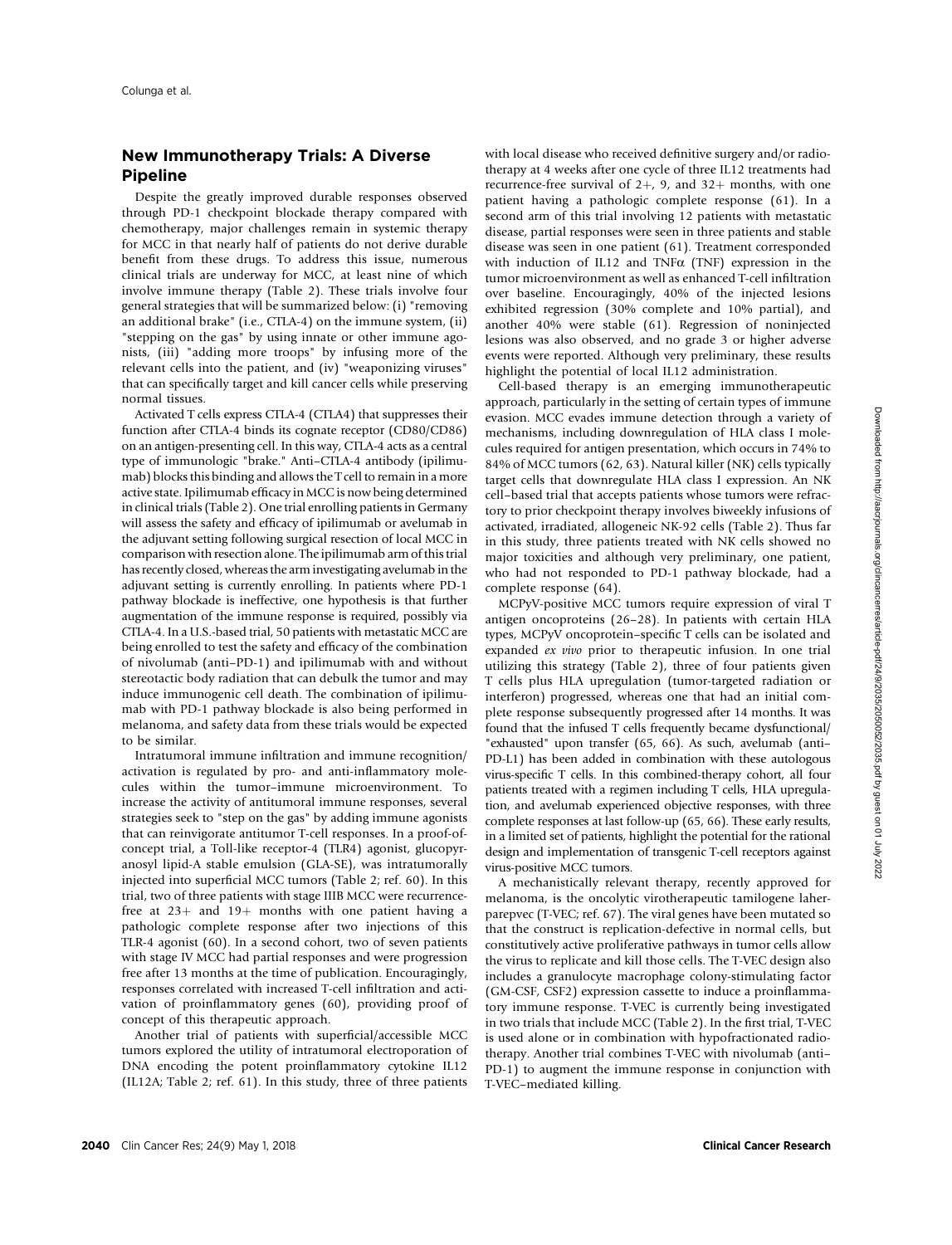## On the Horizon

The diversity of drugs in development and currently being tested in clinical trials greatly outstrips our understanding of the cellular and molecular mechanisms at play (68). Indeed, nearly half of patients do not derive persistent benefit from PD-1 pathway blockade and neither tumor viral status nor biomarker studies accurately identify patients who will not respond (50, 66). In addition, mutation, adaptation, and selection for therapeutically resistant cells are remarkably powerful processes that continue to blunt therapeutic efficacy for all classes of drugs, including immunotherapy (68). To begin to address questions of response and nonresponse, a comprehensive, unbiased examination of host and tumor immune interactions in the tumor microenvironment is required.

MCC offers a particularly fertile hunting ground for studying the immune responses to cancers more broadly due to: (i) the unique relevance of MCC as a model for studying immunogenic cancers (e.g., viral oncoprotein vs. high UV-mutational load); (ii) the robust immune evasion, likely through multiple mechanisms, required for a tumor to persist despite such a heavy viral/neoantigen burden; (iii) the small size of the MCPyV T antigen oncogenes that greatly facilitates immunologic studies; and (iv) the generation of tumor-specific reagents that facilitate both studies of the antitumor immune response and improved therapy. As such, investigations of MCC are poised to contribute to the understanding of the biology of cancer immunogenicity. where relevance of Koley and most brownloaded from https://aacrees.org/clinicancerres/articles-particles-particles-particles-particles-particles-particles-particles-particles-particles-particles-particles-particles-partic

Now more than ever, we are able to delve into the cellular and molecular complexities within any given tumor. The cost of nextgeneration sequencing technologies is rapidly decreasing. Singlecell sequencing is capable of analyzing hundreds to thousands of cells from small core biopsies making serial analysis of tumor tissues following therapy both more feasible and less invasive.

#### References

- 1. Mattavelli I, Patuzzo R, Torri V, Gallino G, Maurichi A, Lamera M, et al. Prognostic factors in Merkel cell carcinoma patients undergoing sentinel node biopsy. Eur J Surg Oncol 2017;43:1536–41.
- 2. Jouary T, Kubica E, Dalle S, Pages C, Duval-Modeste AB, Guillot B, et al. Sentinel node status and immunosuppression: recurrence factors in localized Merkel cell carcinoma. Acta Derm Venereol 2015;95:835–40.
- 3. Liang E, Brower JV, Rice SR, Buehler DG, Saha S, Kimple RJ. Merkel cell carcinoma analysis of outcomes: a 30-year experience. PLoS One 2015;10: e0129476.
- 4. Agelli M, Clegg LX. Epidemiology of primary Merkel cell carcinoma in the United States. J Am Acad Dermatol 2003;49:832–41.
- 5. Hodgson NC. Merkel cell carcinoma: changing incidence trends. J Surg Oncol 2005;89:1–4.
- 6. Heath M, Jaimes N, Lemos B, Mostaghimi A, Wang LC, Penas PF, et al. Clinical characteristics of Merkel cell carcinoma at diagnosis in 195 patients: the AEIOU features. J Am Acad Dermatol 2008;58:375–81.
- 7. Miller RW, Rabkin CS. Merkel cell carcinoma and melanoma: etiological similarities and differences. Cancer Epidemiol Biomarkers Prev 1999; 8:153–8.
- 8. Engels EA, Frisch M, Goedert JJ, Biggar RJ, Miller RW. Merkel cell carcinoma and HIV infection. Lancet 2002;359:497–8.
- 9. Albores-Saavedra J, Batich K, Chable-Montero F, Sagy N, Schwartz AM, Henson DE. Merkel cell carcinoma demographics, morphology, and survival based on 3870 cases: a population based study. J Cutan Pathol 2010;37:20–7.
- 10. Lemos B, Nghiem P. Merkel cell carcinoma: more deaths but still no pathway to blame. J Invest Dermatol 2007;127:2100–3.
- 11. Chan JK, Suster S, Wenig BM, Tsang WY, Chan JB, Lau AL. Cytokeratin 20 immunoreactivity distinguishes Merkel cell (primary cutaneous

Also, an ever-increasing number of targets can be stained using multiplexed IHC in combination with more sophisticated nucleic acid in situ hybridization techniques. In an attempt to combine this arsenal of molecular tools with clinical medicine, one trial will determine the genetic, transcriptomic, and proteomic details of a patient's tumor to customize therapy with immune and more traditional approaches (Table 2).

Detailed molecular analyses of the interactions within the tumor microenvironment in response to various immunotherapies will generate insights into therapeutically relevant targets (69, 70). Importantly, proper assessment of therapeutic efficacy or failure requires that serial tumor biopsies be obtained both before and after immune therapy despite their high costs and logistical challenges. With the recent striking progress in immune therapies for MCC, the diverse pipeline of agents, and forthcoming improvements in our ability to assess the tumor microenvironment, the future for MCC immunotherapy is very encouraging.

#### Disclosure of Potential Conflicts of Interest

P. Nghiem reports receiving commercial research grants from Bristol-Myers Squibb and is a consultant/advisory board member for EMD Serono and Merck. No potential conflicts of interest were disclosed by the other authors.

#### Acknowledgments

P. Nghiem and A. Colunga were supported by NIH K24-CA139052, NIHR01CA176841, Kelsey Dickson Fund of the Prostate Cancer Foundation, UW MCC Patient Gift Fund (to A. Colunga), and the Bloom endowment at University of Washington. T. Pulliam was supported by 5T32GM007266.

Received August 8, 2017; revised October 12, 2017; accepted December 1, 2017; published OnlineFirst December 7, 2017.

neuroendocrine) carcinomas and salivary gland small cell carcinomas from small cell carcinomas of various sites. Am J Surg Pathol 1997; 21:226–34.

- 12. Moll R, Lowe A, Laufer J, Franke WW. Cytokeratin 20 in human carcinomas. A new histodiagnostic marker detected by monoclonal antibodies. Am J Pathol 1992;140:427–47.
- 13. O'Rourke MG, Bell JR. Merkel cell tumor with spontaneous regression. J Dermatol Surg Oncol 1986;12:994–6.
- 14. Vandeven N, Nghiem P. Complete spontaneous regression of Merkel cell carcinoma metastatic to the liver: did lifestyle modifications and dietary supplements play a role? Glob Adv Health Med 2012;1:22–3.
- 15. Walsh NM. Complete spontaneous regression of Merkel cell carcinoma (1986–2016): a 30 year perspective. J Cutan Pathol 2016;43:1150–4.
- 16. Feng H, Shuda M, Chang Y, Moore PS. Clonal integration of a polyomavirus in human Merkel cell carcinoma. Science 2008;319:1096–100.
- 17. Tolstov YL, Pastrana DV, Feng H, Becker JC, Jenkins FJ, Moschos S, et al. Human Merkel cell polyomavirus infection II. MCV is a common human infection that can be detected by conformational capsid epitope immunoassays. Int J Cancer 2009;125:1250–6.
- 18. Borchert S, Czech-Sioli M, Neumann F, Schmidt C, Wimmer P, Dobner T, et al. High-affinity Rb binding, p53 inhibition, subcellular localization, and transformation by wild-type or tumor-derived shortened Merkel cell polyomavirus large T antigens. J Virol 2014;88:3144–60.
- 19. Richards KF, Guastafierro A, Shuda M, Toptan T, Moore PS, Chang Y. Merkel cell polyomavirus T antigens promote cell proliferation and inflammatory cytokine gene expression. J Gen Virol 2015;96:3532–44.
- 20. Cheng J, Rozenblatt-Rosen O, Paulson KG, Nghiem P, DeCaprio JA. Merkel cell polyomavirus large T antigen has growth-promoting and inhibitory activities. J Virol 2013;87:6118–26.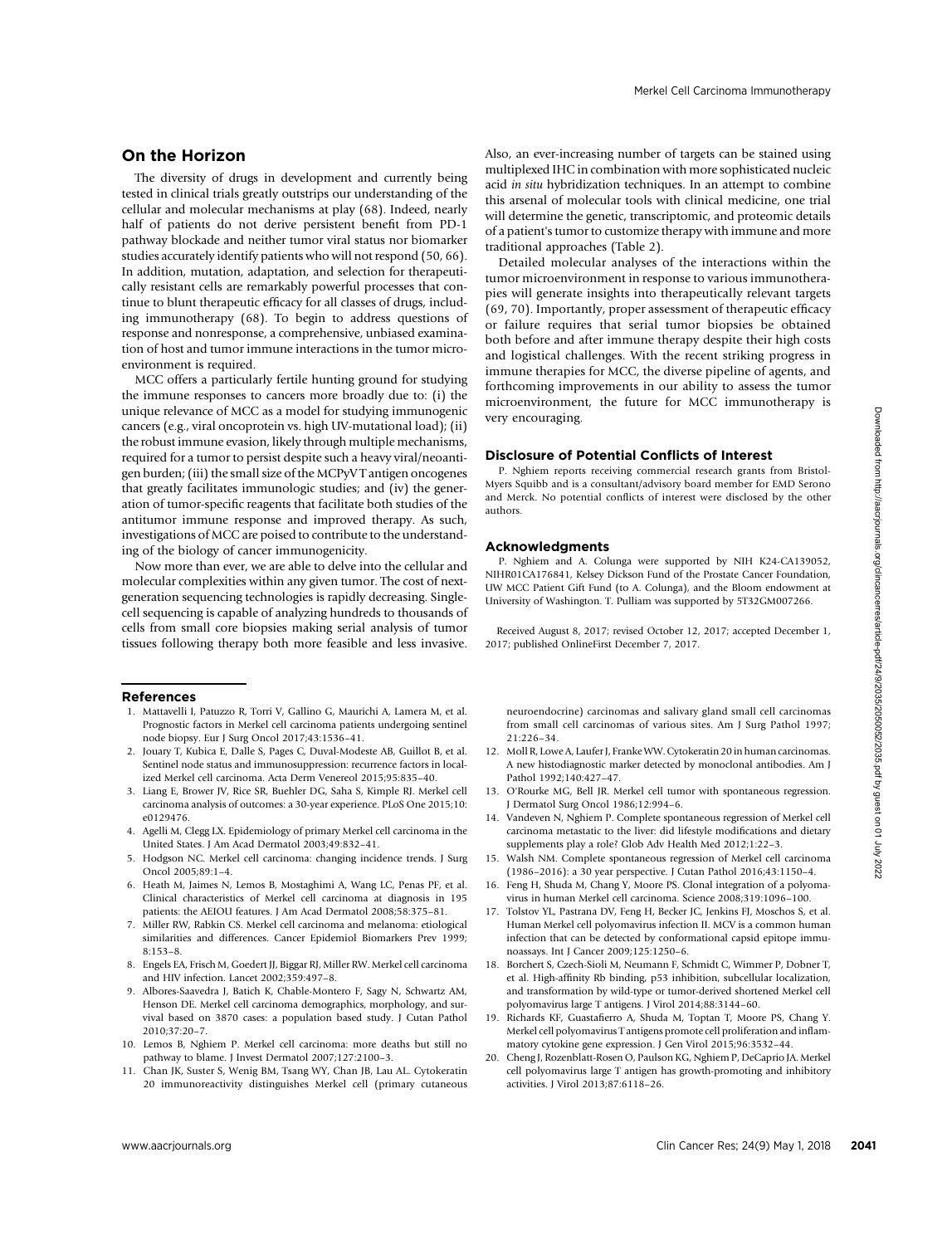- 21. Kwun HJ, Shuda M, Feng H, Camacho CJ, Moore PS, Chang Y. Merkel cell polyomavirus small T antigen controls viral replication and oncoprotein expression by targeting the cellular ubiquitin ligase SCFFbw7. Cell Host Microbe 2013;14:125–35.
- 22. Shuda M, Kwun HJ, Feng H, Chang Y, Moore PS. Human Merkel cell polyomavirus small T antigen is an oncoprotein targeting the 4E-BP1 translation regulator. J Clin Invest 2011;121:3623–34.
- 23. Shuda M, Guastafierro A, Geng X, Shuda Y, Ostrowski SM, Lukianov S, et al. Merkel cell polyomavirus small T antigen induces cancer and embryonic Merkel cell proliferation in a transgenic mouse model. PLoS One 2015;10: e0142329.
- 24. Verhaegen ME, Mangelberger D, Harms PW, Vozheiko TD, Weick JW, Wilbert DM, et al. Merkel cell polyomavirus small T antigen is oncogenic in transgenic mice. J Invest Dermatol 2015;135:1415–24.
- 25. Verhaegen ME, Mangelberger D, Harms PW, Eberl M, Wilbert DM, Meireles J, et al. Merkel cell polyomavirus small T antigen initiates Merkel cell carcinoma-like tumor development in mice. Cancer Res 2017;77:3151–7.
- 26. Houben R, Shuda M, Weinkam R, Schrama D, Feng H, Chang Y, et al. Merkel cell polyomavirus-infected Merkel cell carcinoma cells require expression of viral T antigens. J Virol 2010;84:7064–72.
- 27. Schrama D, Hesbacher S, Angermeyer S, Schlosser A, Haferkamp S, Aue A, et al. Serine 220 phosphorylation of the Merkel cell polyomavirus large T antigen crucially supports growth of Merkel cell carcinoma cells. Int J Cancer 2016;138:1153–62.
- 28. Houben R, Adam C, Baeurle A, Hesbacher S, Grimm J, Angermeyer S, et al. An intact retinoblastoma protein-binding site in Merkel cell polyomavirus large T antigen is required for promoting growth of Merkel cell carcinoma cells. Int J Cancer 2012;130:847–56.
- 29. Afanasiev OK, Yelistratova L, Miller N, Nagase K, Paulson K, Iyer JG, et al. Merkel polyomavirus-specific T cells fluctuate with Merkel cell carcinoma burden and express therapeutically targetable PD-1 and Tim-3 exhaustion markers. Clin Cancer Res 2013;19:5351–60.
- 30. Iyer JG, Afanasiev OK, McClurkan C, Paulson K, Nagase K, Jing L, et al. Merkel cell polyomavirus-specific  $CD8(+)$  and  $CD4(+)$  T-cell responses identified in Merkel cell carcinomas and blood. Clin Cancer Res 2011;17:6671–80.
- 31. Lyngaa R, Pedersen NW, Schrama D, Thrue CA, Ibrani D, Met O, et al. T-cell responses to oncogenic Merkel cell polyomavirus proteins distinguish patients with Merkel cell carcinoma from healthy donors. Clin Cancer Res 2014;20:1768–78.
- 32. Miller NJ, Church CD, Dong L, Crispin D, Fitzgibbon MP, Lachance K, et al. Tumor-infiltrating Merkel cell polyomavirus-specific T cells are diverse and associated with improved patient survival. Cancer Immunol Res 2017;5:137–47.
- 33. Paulson KG, Carter JJ, Johnson LG, Cahill KW, Iyer JG, Schrama D, et al. Antibodies to Merkel cell polyomavirus T antigen oncoproteins reflect tumor burden in Merkel cell carcinoma patients. Cancer Res 2010;70: 8388–97.
- 34. Samimi M, Molet L, Fleury M, Laude H, Carlotti A, Gardair C, et al. Prognostic value of antibodies to Merkel cell polyomavirus T antigens and VP1 protein in patients with Merkel cell carcinoma. Br J Dermatol 2016;174:813–22.
- 35. Touze A, Le Bidre E, Laude H, Fleury MJ, Cazal R, Arnold F, et al. High levels of antibodies against Merkel cell polyomavirus identify a subset of patients with Merkel cell carcinoma with better clinical outcome. J Clin Oncol 2011;29:1612–9.
- 36. Paulson KG, Lewis CW, Redman MW, Simonson WT, Lisberg A, Ritter D, et al. Viral oncoprotein antibodies as a marker for recurrence of Merkel cell carcinoma: a prospective validation study. Cancer 2017; 123:1464–74.
- 37. National Comprehensive Cancer Network. Merkel cell carcinoma. In: NCCN Clinical Practice Guidelines in Oncology Version 1.2018 ed: Fort Washington, PA: National Comprehensive Cancer Network, Inc; 2017.
- 38. Nishino M, Giobbie-Hurder A, Ramaiya NH, Hodi FS. Response assessment in metastatic melanoma treated with ipilimumab and bevacizumab: CT tumor size and density as markers for response and outcome. J Immunother Cancer 2014;2:40.
- 39. Rodig SJ, Cheng J, Wardzala J, DoRosario A, Scanlon JJ, Laga AC, et al. Improved detection suggests all Merkel cell carcinomas harbor Merkel polyomavirus. J Clin Invest 2012;122:4645–53.
- 40. Wong SQ, Waldeck K, Vergara IA, Schroder J, Madore J, Wilmott JS, et al. UV-associated mutations underlie the etiology of MCV-negative Merkel cell carcinomas. Cancer Res 2015;75:5228–34.
- 41. Harms PW, Vats P, Verhaegen ME, Robinson DR, Wu YM, Dhanasekaran SM, et al. The distinctive mutational spectra of polyomavirus-negative Merkel cell carcinoma. Cancer Res 2015;75:3720–7.
- 42. Goh G, Walradt T, Markarov V, Blom A, Riaz N, Doumani R, et al. Mutational landscape of MCPyV-positive and MCPyV-negative Merkel cell carcinomas with implications for immunotherapy. Oncotarget 2016;7: 3403–15.
- 43. Garneski KM, Warcola AH, Feng Q, Kiviat NB, Leonard JH, Nghiem P. Merkel cell polyomavirus is more frequently present in North American than Australian Merkel cell carcinoma tumors. J Invest Dermatol 2009;129:246–8.
- 44. Iyer JG, Blom A, Doumani R, Lewis C, Tarabadkar ES, Anderson A, et al. Response rates and durability of chemotherapy among 62 patients with metastatic Merkel cell carcinoma. Cancer Med 2016;5:2294–301.
- 45. Cowey CL, Mahnke L, Espirito J, Helwig C, Oksen D, Bharmal M. Realworld treatment outcomes in patients with metastatic Merkel cell carcinoma treated with chemotherapy in the USA. Future Oncol 2017; 13:1699–710.
- 46. Becker JC, Lorenz E, Ugurel S, Eigentler TK, Kiecker F, Pfohler C, et al. Evaluation of real-world treatment outcomes in patients with distant metastatic Merkel cell carcinoma following second-line chemotherapy in Europe. Oncotarget 2017;8:79731–41.
- 47. Pommier Y, Sordet O, Antony S, Hayward RL, Kohn KW. Apoptosis defects and chemotherapy resistance: molecular interaction maps and networks. Oncogene 2004;23:2934–49.
- 48. Paulson KG, Iyer JG, Tegeder AR, Thibodeau R, Schelter J, Koba S, et al. Transcriptome-wide studies of Merkel cell carcinoma and validation of intratumoral CD8+ lymphocyte invasion as an independent predictor of survival. J Clin Oncol 2011;29:1539–46.
- 49. Lipson EJ, Vincent JG, Loyo M, Kagohara LT, Luber BS, Wang H, et al. PD-L1 expression in the Merkel cell carcinoma microenvironment: association with inflammation, Merkel cell polyomavirus and overall survival. Cancer Immunol Res 2013;1:54–63.
- 50. Nghiem PT, Bhatia S, Lipson EJ, Kudchadkar RR, Miller NJ, Annamalai L, et al. PD-1 blockade with pembrolizumab in advanced Merkel-cell carcinoma. N Engl J Med 2016;374:2542–52.
- 51. Merkel cell carcinoma. In: NCCN Clinical Practice Guidelines in Oncology. Version 1.2017 ed. Fort Washington (PA): National Comprehensive Cancer Network; 2016.
- 52. Topalian SL, Bhatia S, Hollebecque A, Awada A, De Boer JP, Kudchadkar RR, et al. Non-comparative, open-label, multiple cohort, phase 1/2 study to evaluate nivolumab (NIVO) in patients with virus-associated tumors (CheckMate 358): efficacy and safety in Merkel cell carcinoma (MCC) [abstract]. In: Proceedings of the American Association for Cancer Research Annual Meeting 2017; 2017 Apr 1–5; Washington, DC. Philadelphia (PA): AACR; 2017. Abstract nr CT074.
- 53. Kaufman HL, Russell JS, Hamid O, Bhatia S, Terheyden P, D'Angelo SP, et al. Durable responses to avelumab (anti-PD-L1) in patients with Merkel cell carcinoma progressed after chemotherapy: 1-year efficacy update [abstract]. In: Proceedings of the American Association for Cancer Research Annual Meeting 2017; 2017 Apr 1–5; Washington, DC. Philadelphia (PA): AACR; 2017. Abstract nr CT079.
- 54. Kaufman HL, Russell J, Hamid O, Bhatia S, Terheyden P, D'Angelo SP, et al. Avelumab in patients with chemotherapy-refractory metastatic Merkel cell carcinoma: a multicentre, single-group, open-label, phase 2 trial. Lancet Oncol 2016;17:1374–85.
- 55. U.S. Food and Drug Administration. FDA approves first treatment for rare form of skin cancer; 2017. Available from: [https://www.fda.gov/newse](https://www.fda.gov/newsevents/newsroom/pressannouncements/ucm548278.htm) [vents/newsroom/pressannouncements/ucm548278.htm.](https://www.fda.gov/newsevents/newsroom/pressannouncements/ucm548278.htm)
- 56. Robert C, Schachter J, Long GV, Arance A, Grob JJ, Mortier L, et al. Pembrolizumab versus ipilimumab in advanced melanoma. N Engl J Med 2015;372:2521–32.
- 57. El Osta B, Hu F, Sadek R, Chintalapally R, Tang SC. Not all immunecheckpoint inhibitors are created equal: meta-analysis and systematic review of immune-related adverse events in cancer trials. Crit Rev Oncol Hematol 2017;119:1–12.
- DePry JL, Reed KB, Cook-Norris RH, Brewer JD. Iatrogenic immunosuppression and cutaneous malignancy. Clin Dermatol 2011;29:602–13.